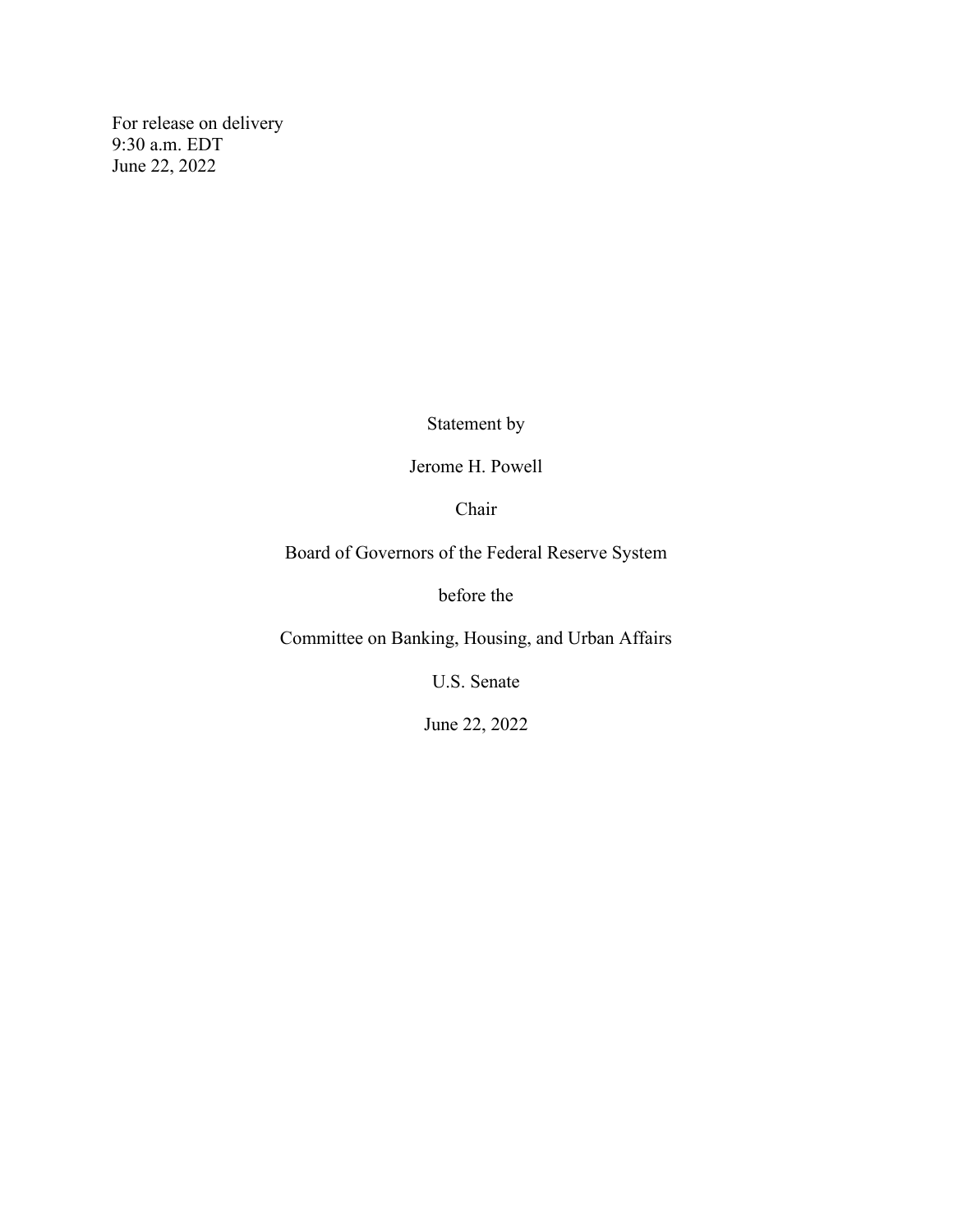Chairman Brown, Ranking Member Toomey, and other members of the Committee, I appreciate the opportunity to present the Federal Reserve's semiannual *Monetary Policy Report.*

I will begin with one overarching message. At the Fed, we understand the hardship high inflation is causing. We are strongly committed to bringing inflation back down, and we are moving expeditiously to do so. We have both the tools we need and the resolve it will take to restore price stability on behalf of American families and businesses. It is essential that we bring inflation down if we are to have a sustained period of strong labor market conditions that benefit all.

I will review the current economic situation before turning to monetary policy.

## **Current Economic Situation and Outlook**

Inflation remains well above our longer-run goal of 2 percent. Over the 12 months ending in April, total PCE (personal consumption expenditures) prices rose 6.3 percent; excluding the volatile food and energy categories, core PCE prices rose 4.9 percent. The available data for May suggest the core measure likely held at that pace or eased slightly last month. Aggregate demand is strong, supply constraints have been larger and longer lasting than anticipated, and price pressures have spread to a broad range of goods and services. The surge in prices of crude oil and other commodities that resulted from Russia's invasion of Ukraine is boosting prices for gasoline and fuel and is creating additional upward pressure on inflation. And COVID-19-related lockdowns in China are likely to exacerbate ongoing supply chain disruptions. Over the past year, inflation also increased rapidly in many foreign economies, as discussed in a box in the June *Monetary Policy Report.*

Overall economic activity edged down in the first quarter, as unusually sharp swings in inventories and net exports more than offset continued strong underlying demand. Recent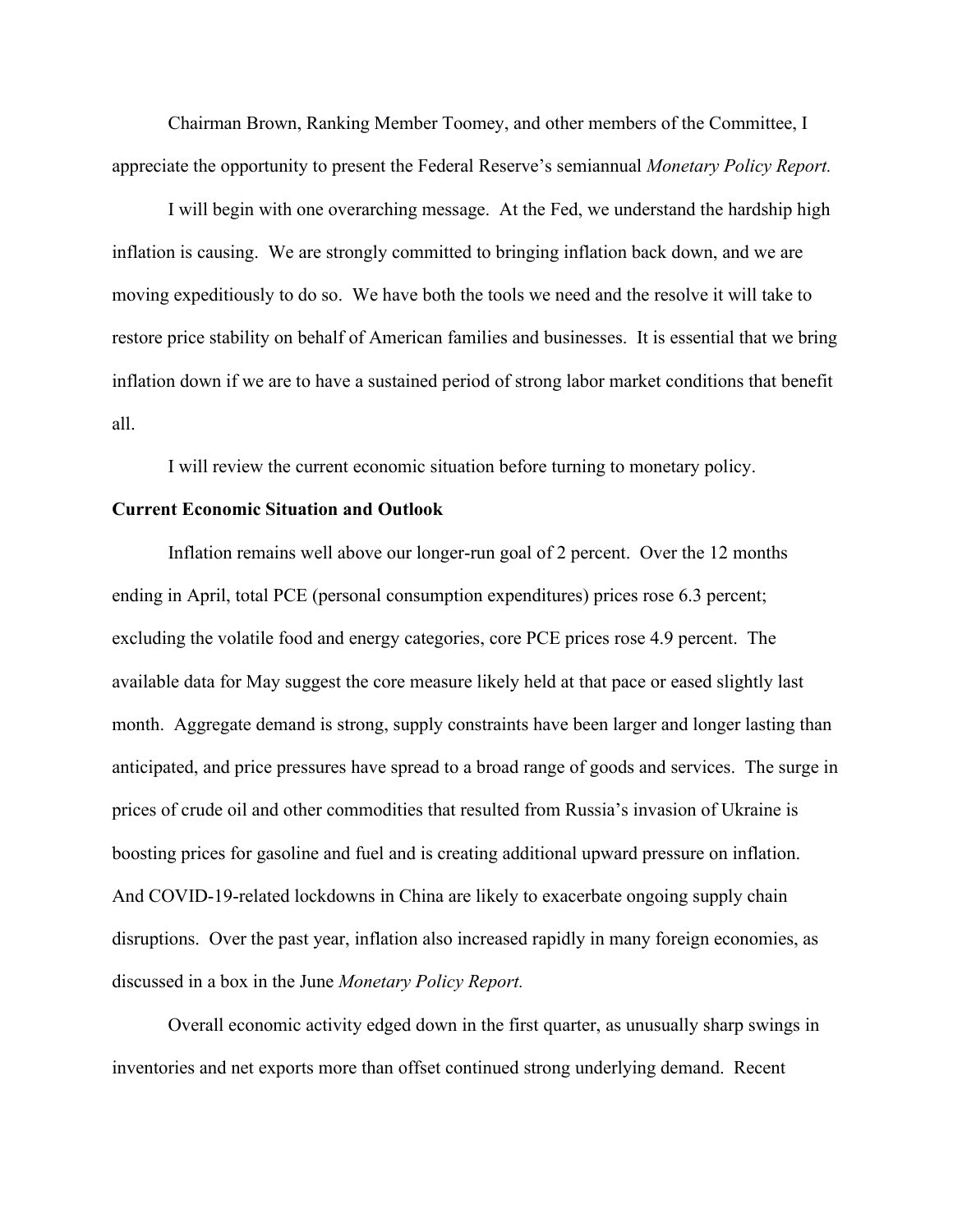indicators suggest that real gross domestic product growth has picked up this quarter, with consumption spending remaining strong. In contrast, growth in business fixed investment appears to be slowing, and activity in the housing sector looks to be softening, in part reflecting higher mortgage rates. The tightening in financial conditions that we have seen in recent months should continue to temper growth and help bring demand into better balance with supply.

The labor market has remained extremely tight, with the unemployment rate near a 50-year low, job vacancies at historical highs, and wage growth elevated. Over the past three months, employment rose by an average of 408,000 jobs per month, down from the average pace seen earlier in the year but still robust. Improvements in labor market conditions have been widespread, including for workers at the lower end of the wage distribution as well as for African Americans and Hispanics. A box in the June *Monetary Policy Report* discusses developments in employment and earnings across all major demographic groups. Labor demand is very strong, while labor supply remains subdued, with the labor force participation rate little changed since January.

## **Monetary Policy**

The Fed's monetary policy actions are guided by our mandate to promote maximum employment and stable prices for the American people. My colleagues and I are acutely aware that high inflation imposes significant hardship, especially on those least able to meet the higher costs of essentials like food, housing, and transportation. We are highly attentive to the risks high inflation poses to both sides of our mandate, and we are strongly committed to returning inflation to our 2 percent objective.

Against the backdrop of the rapidly evolving economic environment, our policy has been adapting, and it will continue to do so. With inflation well above our longer-run goal of 2

- 2 -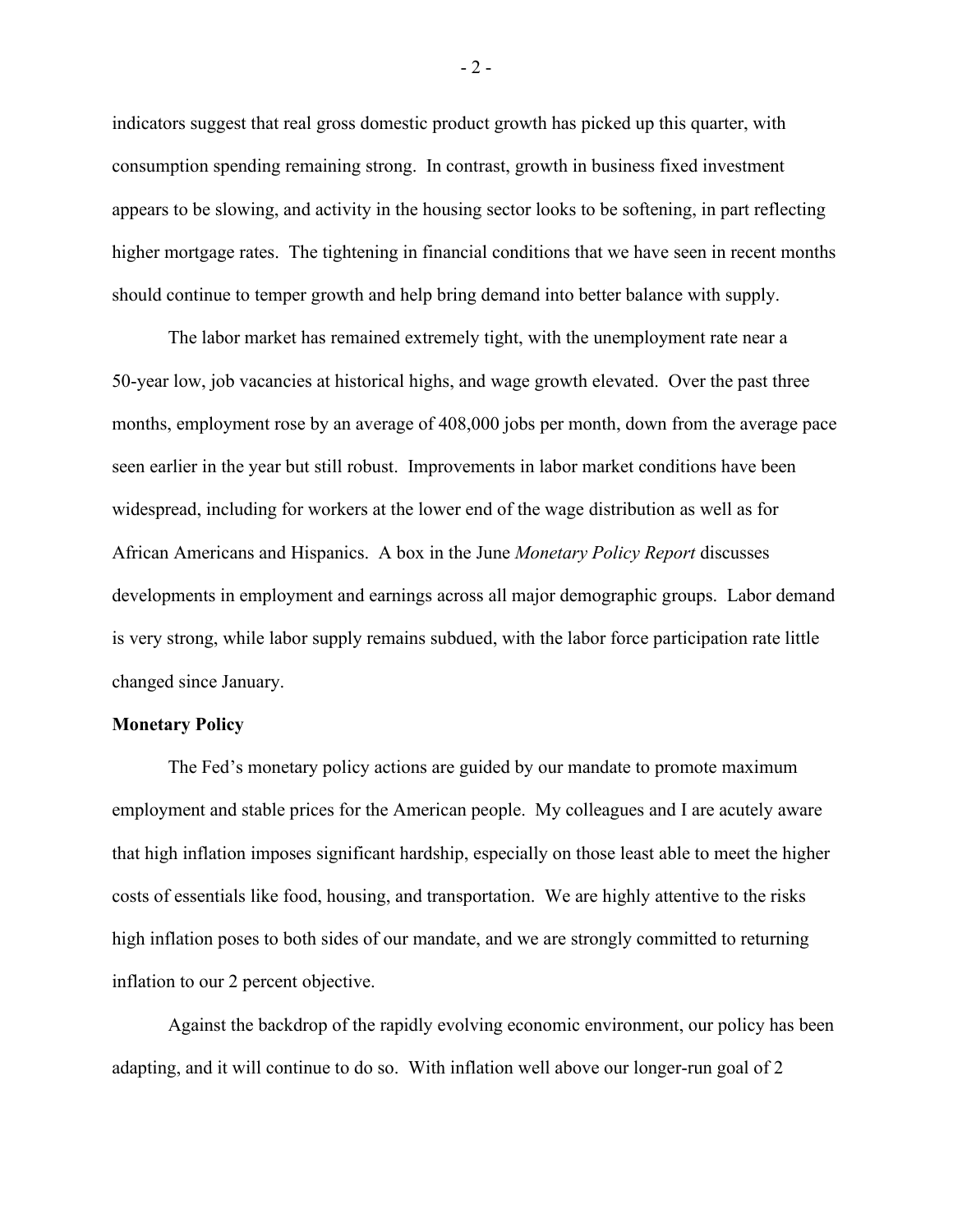percent and an extremely tight labor market, we raised the target range for the federal funds rate at each of our past three meetings, resulting in a 1-1/2 percentage point increase in the target range so far this year. The Committee reiterated that it anticipates that ongoing increases in the target range will be appropriate. In May, we announced plans for reducing the size of our balance sheet and, shortly thereafter, began the process of significantly reducing our securities holdings. Financial conditions have been tightening since last fall and have now tightened significantly, reflecting both policy actions that we have already taken and anticipated actions.

Over coming months, we will be looking for compelling evidence that inflation is moving down, consistent with inflation returning to 2 percent. We anticipate that ongoing rate increases will be appropriate; the pace of those changes will continue to depend on the incoming data and the evolving outlook for the economy. We will make our decisions meeting by meeting, and we will continue to communicate our thinking as clearly as possible. Our overarching focus is using our tools to bring inflation back down to our 2 percent goal and to keep longer-term inflation expectations well anchored.

Making appropriate monetary policy in this uncertain environment requires a recognition that the economy often evolves in unexpected ways. Inflation has obviously surprised to the upside over the past year, and further surprises could be in store. We therefore will need to be nimble in responding to incoming data and the evolving outlook. And we will strive to avoid adding uncertainty in what is already an extraordinarily challenging and uncertain time. We are highly attentive to inflation risks and determined to take the measures necessary to restore price stability. The American economy is very strong and well positioned to handle tighter monetary policy.

- 3 -